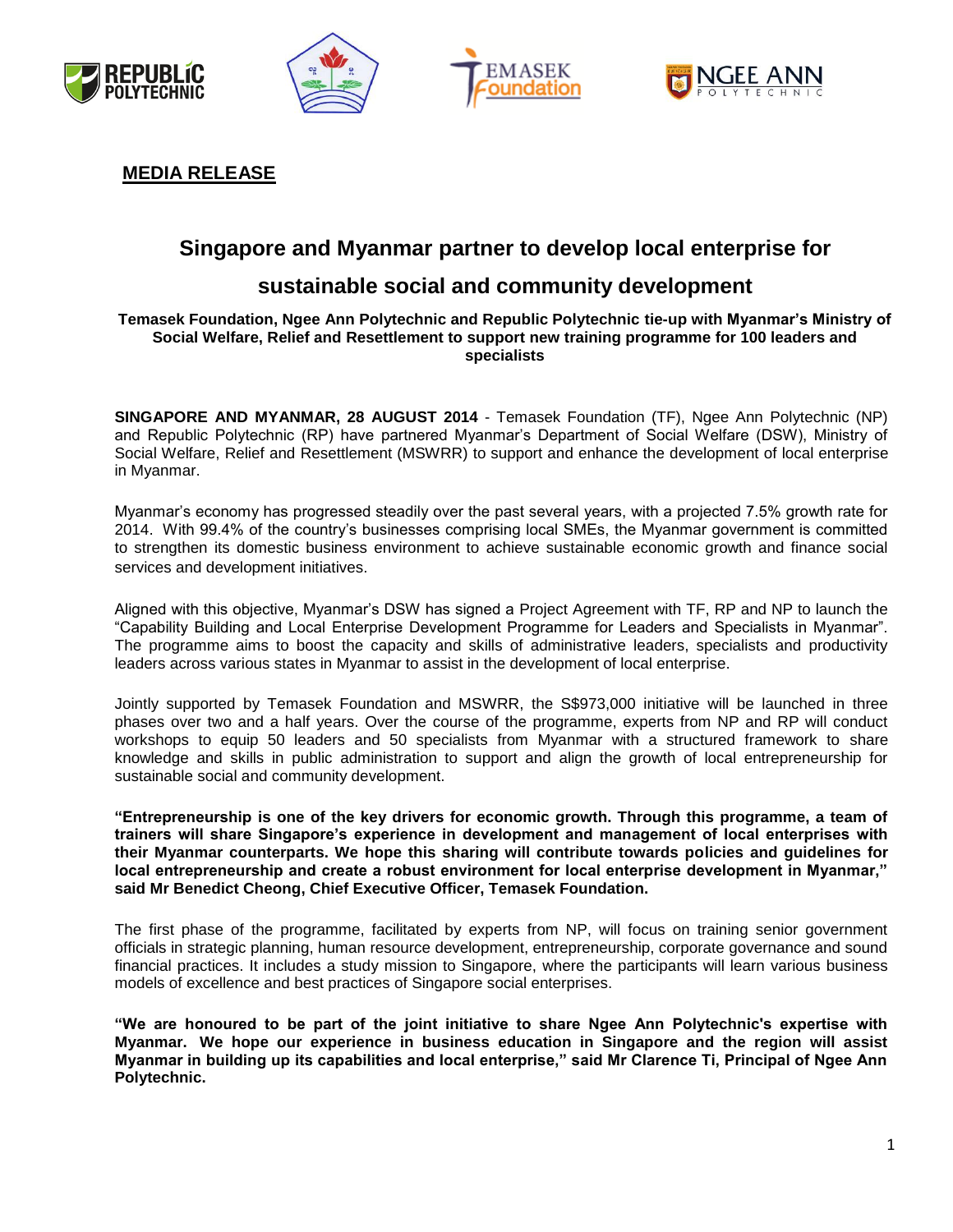







The second phase will focus on training specialists to develop policies to support local enterprise development and in effective teaching pedagogy to better engage adult learners who will cascade the implementation of policies developed. RP will facilitate workshops supporting local enterprise capability development in areas such as enterprise planning and administration, strategy implementation, social enterprise and volunteer management, marketing and branding. RP's Problem-based Learning pedagogical approach will be introduced to participants as a unique tool for developing people.

Upon the completion of both training phases, a two-day management review programme will see the participants present their findings to the two polytechnics' senior staff on the implementation feasibility of their ideas. They will then work with other public sector productivity leaders in their country to develop strategic plans aligned to Myanmar's economic and societal context.

**"We are privileged to share our expertise with a fast-growing nation such as Myanmar. I am confident that through this joint partnership with Temasek Foundation and Ngee Ann Polytechnic, we will be able to contribute to enterprise development and, ultimately, economic growth in Myanmar. With similar partnerships previously launched in Sri Lanka and Indonesia since 2011, Republic Polytechnic has expanded sharing of its pedagogical expertise and capabilities overseas, engaging in global learning beyond Singapore's borders," said Republic Polytechnic's Principal/CEO, Mr Yeo Li Pheow.**

\*\*\*\*

#### **About Temasek Foundation**

Temasek Foundation is a non-profit philanthropic organisation anchored in Singapore that seeks to contribute to sustainable growth and a bright future of hope and opportunities for people in Asia. The foundation works with partners to support programmes that build people through health care and education, programmes that build bridges between peoples, programmes that build institutions of excellence through governance and ethics, programmes that rebuild lives and livelihoods affected by natural disasters. For more information, visit [www.temasekfoundation.org.sg](http://www.temasekfoundation.org.sg/)

#### **About Ngee Ann Polytechnic**

Inaugurated in 1963 as Ngee Ann College with only 116 students, Ngee Ann Polytechnic is today one of Singapore's leading institutions of higher learning with more than 16,000 full-time students, about 2,000 part-time students and an alumni community of over 140,000.

The polytechnic offers 49 full-time courses through its nine academic schools - School of Business & Accountancy, School of Design & Environment, School of Engineering, School of Film & Media Studies, School of Health Sciences, School of Humanities & Social Sciences, School of InfoComm Technology, School of Interdisciplinary Studies, and School of Life Sciences & Chemical Technology. Ngee Ann also supports Continuing Education and Training (CET) through its CET Academy which offers a wide range of part-time programmes.

Learning takes place amid a caring and conducive environment with top-notch facilities ranging from broadcast, multimedia and animation studios to research laboratories as well as simulation and technology centres. With our emphasis on broad-based learning, global exposure and character development, Ngee Ann Polytechnic's vision is to prepare graduates with a passion for learning, values for life and competencies to thrive in a global workplace.

For more information, please visit [www.np.edu.sg.](http://www.np.edu.sg/)